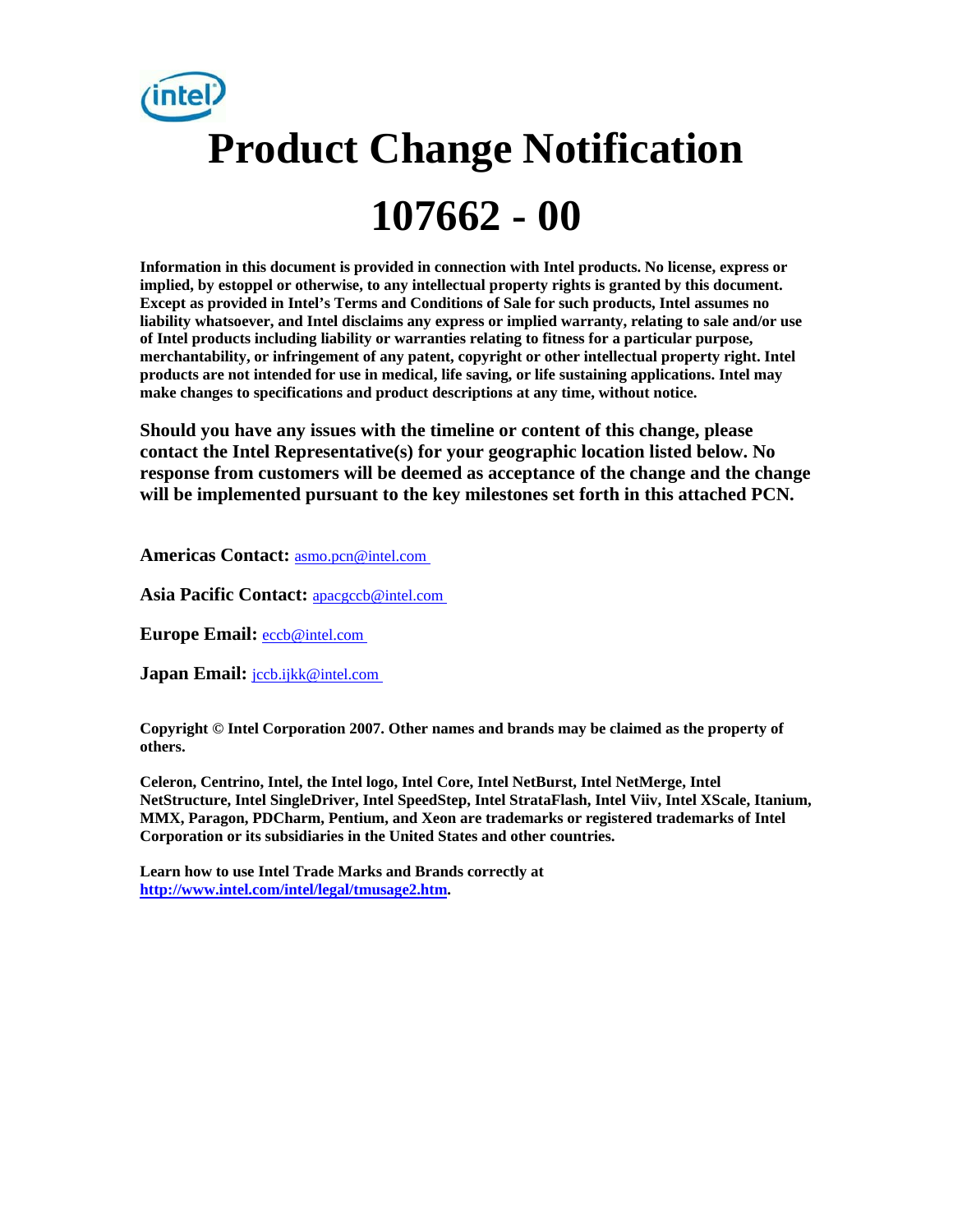*(*intel **Product Change Notification** 

| <b>Change Notification #:</b> | $107662 - 00$                                 |
|-------------------------------|-----------------------------------------------|
| <b>Change Title:</b>          | <b>Intel PRO/100 S Server Adapter</b>         |
|                               | (SouthBend OEM generic)                       |
|                               | <b>PCN 107662-00</b>                          |
|                               | <b>Manufacturing Site</b>                     |
|                               | <b>Manufacturing Site Change from Suzhou,</b> |
|                               | People's Republic of China to Penang,         |
|                               | Malaysia and adding People's Republic of      |
|                               | <b>China (PRC) Environmental Friendly Use</b> |
|                               | <b>Period (EFUP) Label</b>                    |
| <b>Date of Publication:</b>   | <b>July 6, 2007</b>                           |

**Key Characteristics of the Change:** Manufacturing Site Label **Forecasted Key Milestones: Date Customer Must be Ready to Receive Post-Conversion Material:** June 22 , 2007

#### **Description of Change to the Customer:**

The Intel PRO/100 S Server Adapter (SouthBend OEM generic) products, as shown in the affected products table within this PCN notification, will undergo the following changes:

Intel Corporation is consolidating the assembly of its Intel PRO Network Adapters into one contract manufacturing site. Adapters are currently manufactured in two Intel qualified facilities, one in Penang, Malaysia and one in Suzhou, People's Republic of China.

Intel will transfer and consolidate its adapter products into the Intel qualified facility located in Penang, Malaysia. The Penang facility was qualified in 2001 to manufacture adapter products, and it currently manufactures adapters with equivalent product technology.

There will be no change to the product except the location it is manufactured, and the identification that the product is now "Made in Malaysia" vs. the older "Made in China".

Intel will implement the following change due to the Peoples Republic of China (PRC) RoHS Regulatory requirements. Intel will add a PRC Environmental Friendly Use Period (EFUP) label on the Network Adapters: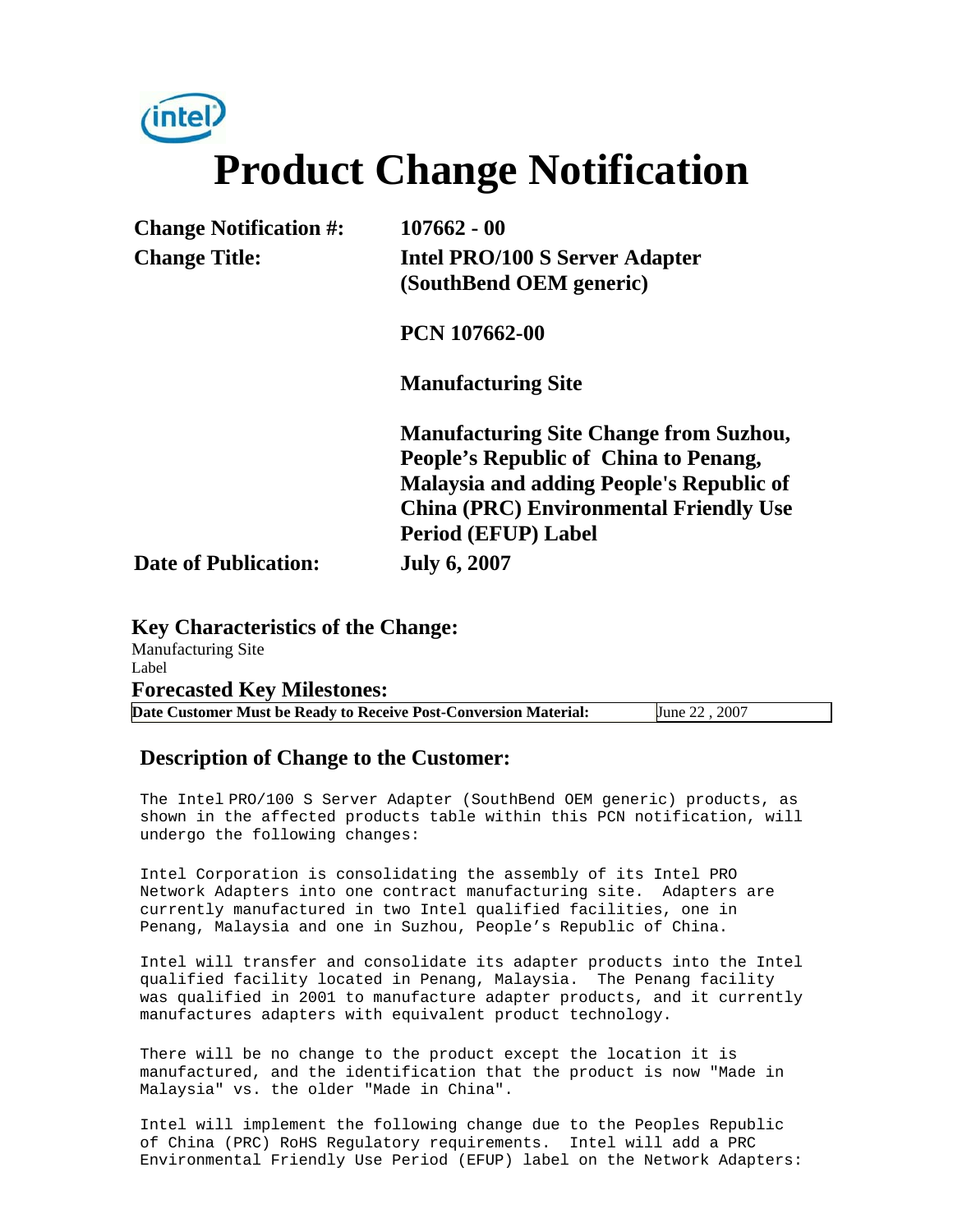- PRC requires this EFUP label for control of Pollution caused by Electronic Information Products.
- This EFUP label will be placed on the secondary side of the adapter, **as shown in the pictures below,** the EFUP label could be placed in a slightly different location based upon space constraints.This label will include a 10 year use period for all Desktop adapters, or a 20 year use period number for all Server adapters. SouthBend products are Server Adapters so they will have the 20 year use period number incorporated.
- The products shown in the Affected Products Table, within this PCN notification, will include this new EFUP label.



#### **PRC EFUP 10 year label**

**PRC EFUP 20 year label** 



#### *Please Note:*

The EFUP label should have been added on the previously published PCN notice 107399-00, published on March 27, 2007. As a result of this missed label, we had to roll the TA and PBA numbers for a second time. You will notice on PCN 107399-00 that the TA/PBA numbers did roll, on this PCN notice 107662-00, you will notice that the TA/PBA numbers will roll for a second time. If you ordered this product after May 21, 2007, your product will reflect the 2nd and final versions of TA/PBA numbers. Intel never built or produced the  $1<sup>st</sup>$  set of TA/PBA numbers, only the 2<sup>nd</sup>. We apologize to all of our customers for this error.